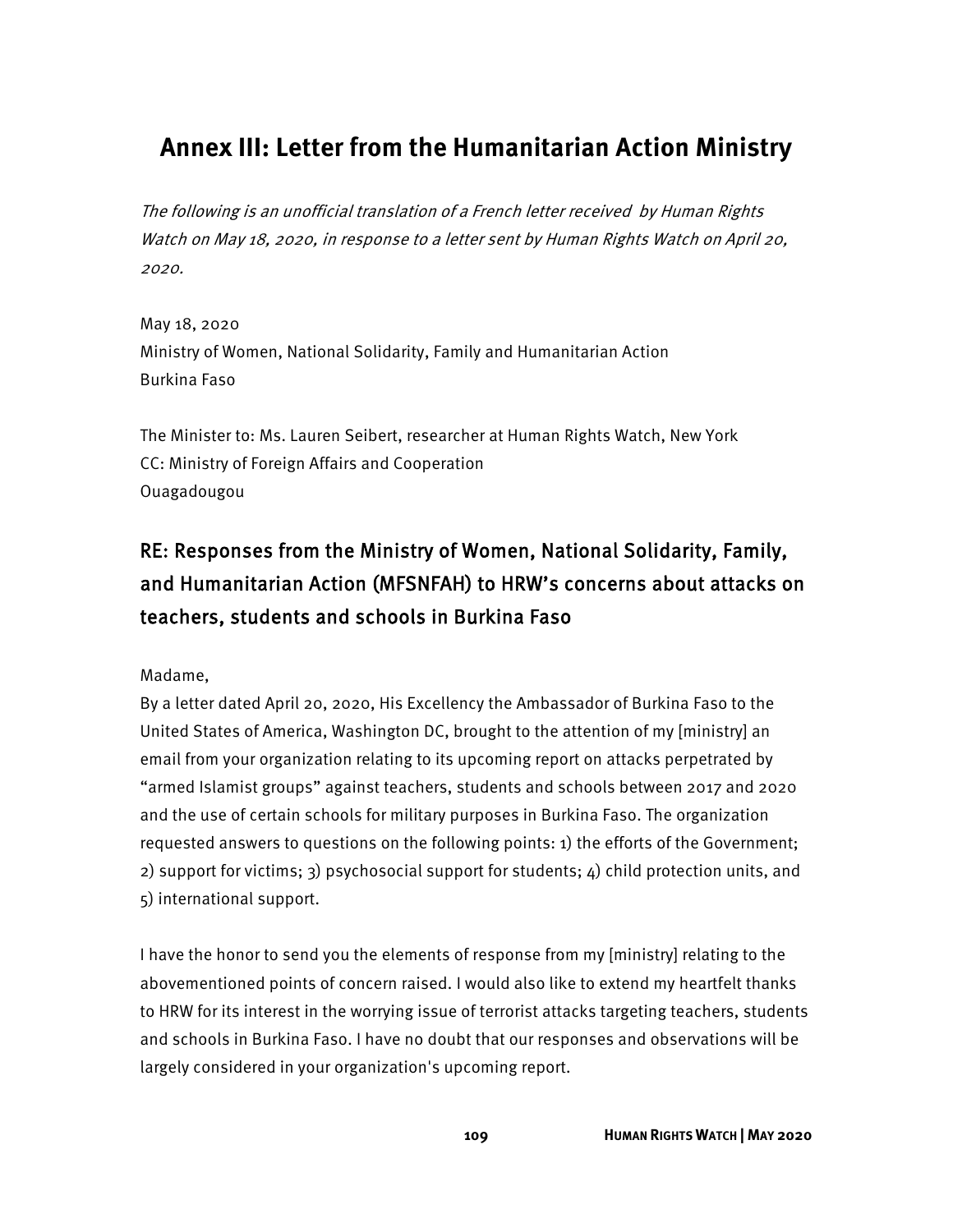Please accept, Madame, the expression of my highest consideration.

#### Hélène Marie Laurence ILBOUDO / MARCHAL

[The Minister]

Attached: Responses from MFSNFAH to HRW's concerns about attacks targeting teachers, students and schools in Burkina Faso.

#### RESPONSES TO QUESTIONS FROM HUMAN RIGHTS WATCH (HRW)

May 2020

### 1. GOVERNMENT EFFORTS: Are there any additional measures the government has taken to address the issues Human Rights Watch has identified that you would like to highlight?

The Humanitarian Action [ministry] carried out several actions during the period concerned. These include:

- Capacity-building of operational actors (social workers, NGO staff, Red Cross and Associations) on psychosocial care in emergency situations;
- The deployment of a team of psychologists to handle cases in certain Internally Displaced Persons sites;
- The establishment of child-friendly spaces run by social workers, which contributes to providing psychosocial support to children in distress.

In addition to these actions, since December 2019, the Government of Burkina Faso has participated in the activation of Clusters in response to the humanitarian situation. This has favored:

• A change in name from "subgroup on child protection in emergencies" to "subcluster on child protection in emergencies." This group, coordinated by the Humanitarian Action Ministry, meets periodically to take stock of developments in the humanitarian situation, gaps in child protection and recommendations for improving the situation of children to be implemented by the actors;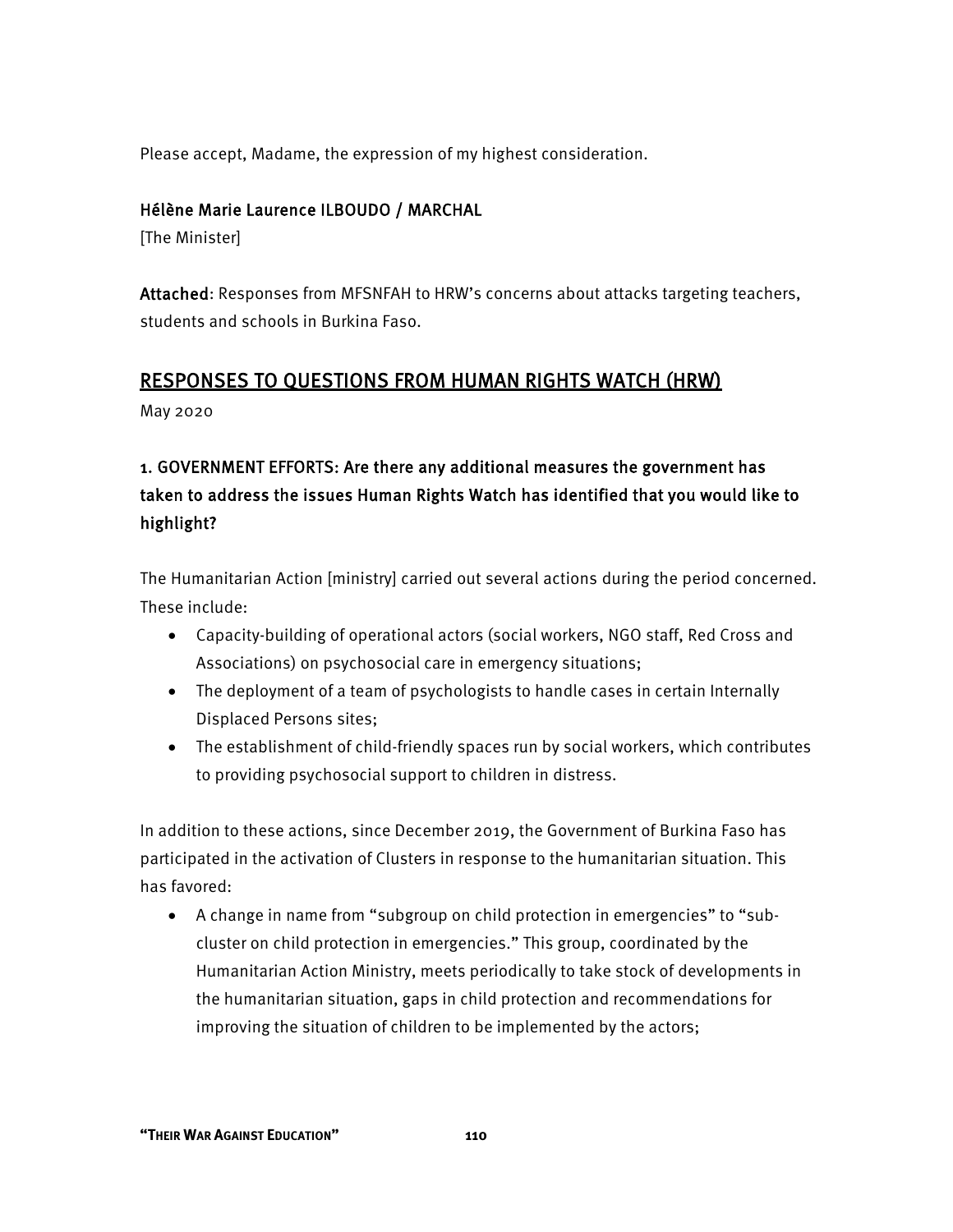• The establishment of a Mental Health and Psychosocial Support Working Group (Groupe de travail Santé mentale et soutien psychosocial, SMSPS). Certain [departments] of the Humanitarian Action Ministry, in particular the General Directorate for Family and Children [Direction Générale de la Famille et de l'Enfant, DGFE], are stakeholders in this working group, which brings together humanitarian organizations and promotes the strengthening of provision of mental health care and the promotion of psychosocial well-being. The establishment of this group is intended to promote synergy between different interventions and to reinforce coverage of the needs of affected populations, including education workers and students, in a more strategic way.

Regarding standard-setting, we note:

- The adoption of Decree no. 2019-0306/PRES/PM/MINEFID/MFPTPS/MATD/MDNAC of April 15, 2019 relating to the compensation of civil servants who have suffered [harm or losses] in terrorist attacks during the exercise of or as a result of the exercise of their duties. This text provides for the medical care of civil servants, a financial allowance of 10,000,000 FCFA [US \$16,500] to the beneficiaries of the civil servants concerned, etc.
- The implementation of Law No. 022-2006/AN of November 16, 2006 on the system for the prevention and reparation of professional risks applicable to civil servants, soldiers and magistrates, for which the management of the system is entrusted to the Autonomous Pension Fund for Civil Servants (*Caisse Autonome de Retraite des* Fonctionnaires, CARFO). The Humanitarian Action Ministry takes part in the work of the Health Committee for examining requests.

### 2. SUPPORT FOR VICTIMS: What steps has your ministry taken to ensure that teachers and school administrators who are victims of attacks receive not only timely, appropriate, and subsidized medical care and psychosocial support, but also longerterm follow up and support?

The Humanitarian Action ministry, through its structure known as the "National Solidarity Fund" (*Fonds National de Solidarité*), assumes responsibility for medical costs, medical evacuations and psychological support for victims of terrorist attacks. We note in particular: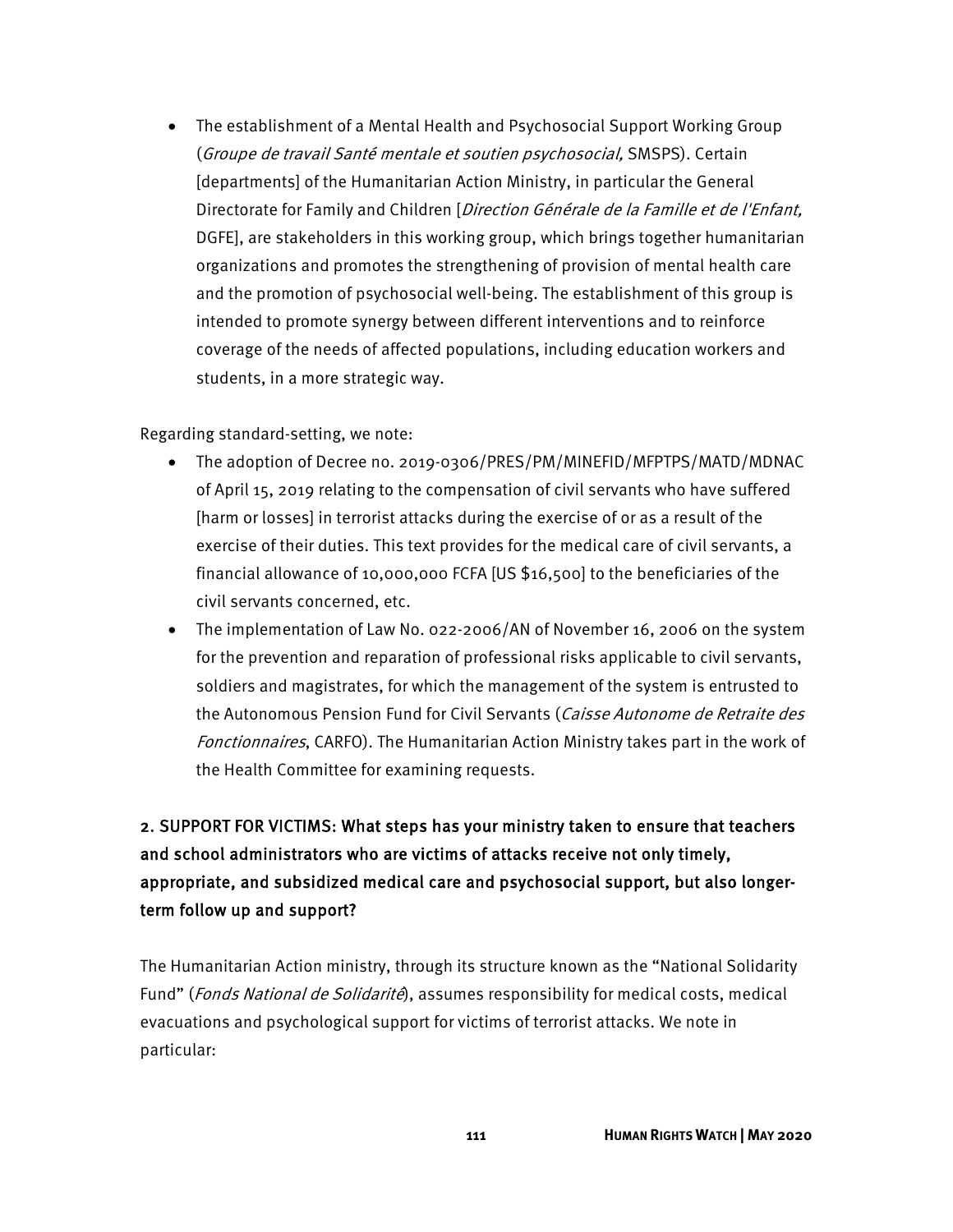- Financial support for school fees in the amount of 638,000 FCFA [US \$1,050] and school kits for the children of 10 families of teachers who died as a result of terrorism in 2018 and 2019;
- Financial support in a lump sum of 1,000,000 francs CFA [\$1,650] to the families of 05 deceased teachers in 2019.

### Are there currently any systems or protocols in place to ensure timely reporting and response to attacks on schools and teachers? How does your ministry engage with the Education ministry on this issue?

Mechanisms or protocols exist for the reporting of humanitarian emergencies, including attacks on schools and teachers, and the rapid implementation of responses. These include:

- The National Council for Emergency Relief and Rehabilitation [Conseil national de secours d'urgence et de réhabilitation, CONASUR], chaired by the Humanitarian Action Ministry, whose branches at regional, provincial and departmental [commune] levels provide information on the massive displacement of populations following attacks. This allows the rapid implementation of the humanitarian response in collaboration with the Education Ministry through its Technical Secretariat for Education in Emergencies [Secrétariat Technique de l'Education en Situation d'Urgence, ST-ESU];
- A helpline for children including the *numéro vert* [free phone number] 116 accessible by the three (03) mobile telephone networks existing in the country. This toll-free number allows for [children to be heard] in relation to situations of violence, counseling, psychosocial support and referral to appropriate structures for care;
- Child protection networks currently made up of 45 provincial networks and 57 departmental networks [within the "communes"], for a total of 102 networks. Like the Child Protection Working Group [Groupe de travail pour la protection de l'enfance, GTPE] at the national level, regional groups are being set up to give impetus to community child protection networks and units, concerning which a reference document helps to harmonize practices on the ground at [worker] level;
- Close relations with the Ministry of National Education, Literacy and the Promotion of National Languages (MENAPLN) on various issues (education of children in difficulty, sponsorship of orphans and other vulnerable children, education of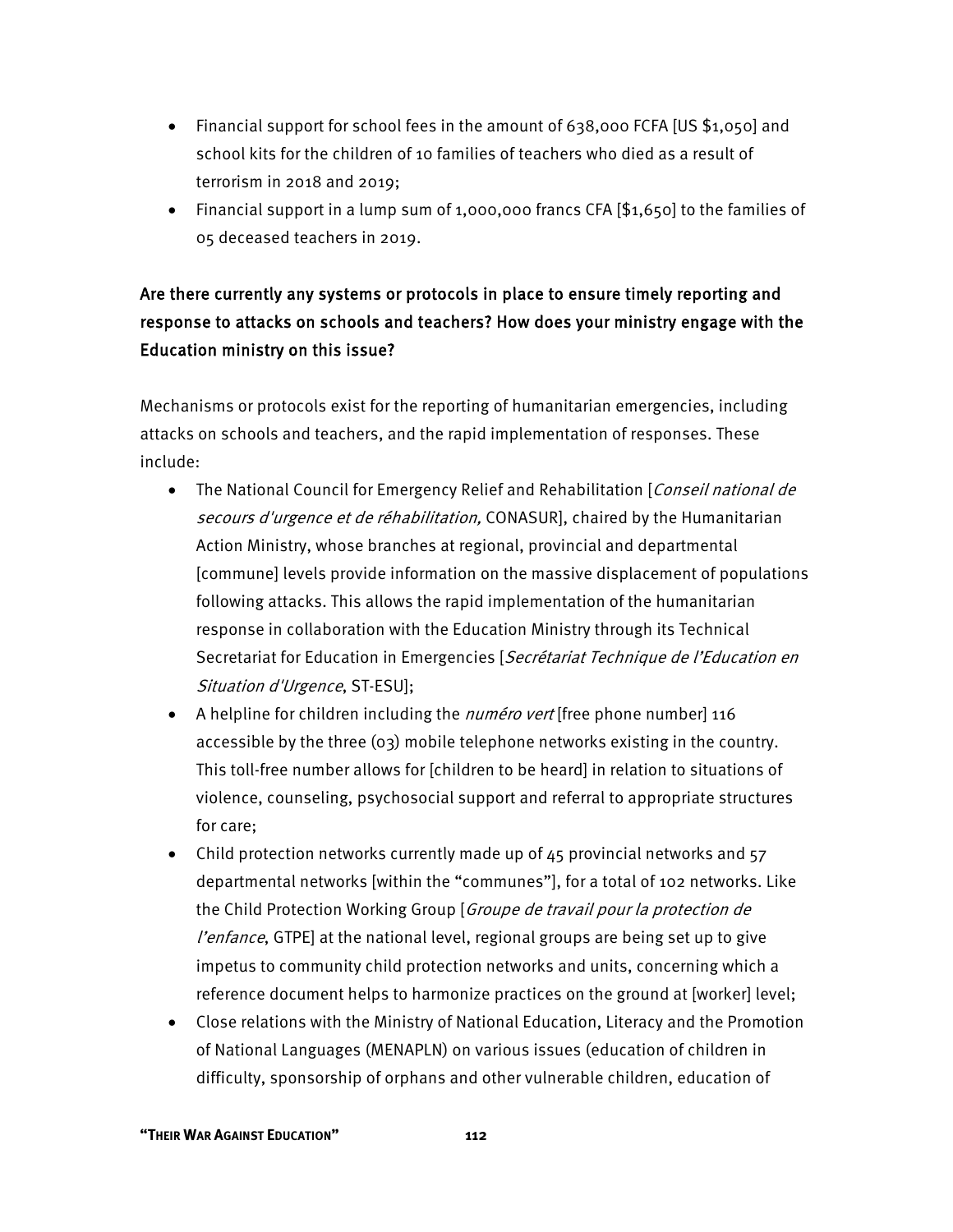internally displaced children, children removed from gold mining sites, etc.). MENAPLN's decentralized [local] structures are also members of child protection networks.

MENAPLN and the Humanitarian Action Ministry are also collaborating on various other aspects. This is the case when developing various documents concerning child protection, such as the National Child Protection Strategy (SNPE 2020-2024), which takes into account the issue of child protection in emergencies.

#### 3. PSYCHOSOCIAL SUPPORT FOR STUDENTS: What steps has your ministry taken to provide psychosocial support to students who experienced attacks on schools, and in which provinces have these efforts been implemented?

The measures taken to provide psychosocial support to students include, among others:

- The establishment of [217] child-friendly spaces in the Centre-Nord (Sanmentenga, Bam, Namentenga), Plateau-Central (Ganzourgou), and Sahel (Seno, Oudalan, Soum) regions;
- Capacity-building on child protection in emergencies for 341 education supervisors, teachers and canteen workers. The training sessions took place from August 7 to 9, 2019 in the Nord (Ouahigouya), Sahel (Djibo and Gorom-Gorom), Centre-Nord (Kaya), and Est (Fada N'Gourma) regions;
- Training of social workers in case management, in order to allow for qualitative care of children who are victims or at risk of violence in the 45 provinces;
- The training of 37 humanitarian actors (social workers, NGO and Association staff, etc.) on minimum standards for the protection of children in emergencies, from April 24 to 27, 2019, in Sanmatenga province, Centre-Nord region.

### 4. CHILD PROTECTION UNITS: What is the current status of the implementation of Community Child Protection Units in Burkina Faso? Have such units been set up in displacement camps and sites, and if so, which ones?

Since 2019, there has been a reference document validated by all those involved in child protection for the establishment of Community Child Protection Units (Cellules communautaires de protection de l'enfant, CCPE) in Burkina Faso. The key stages in the establishment of these CCPEs in the different communities have been determined in this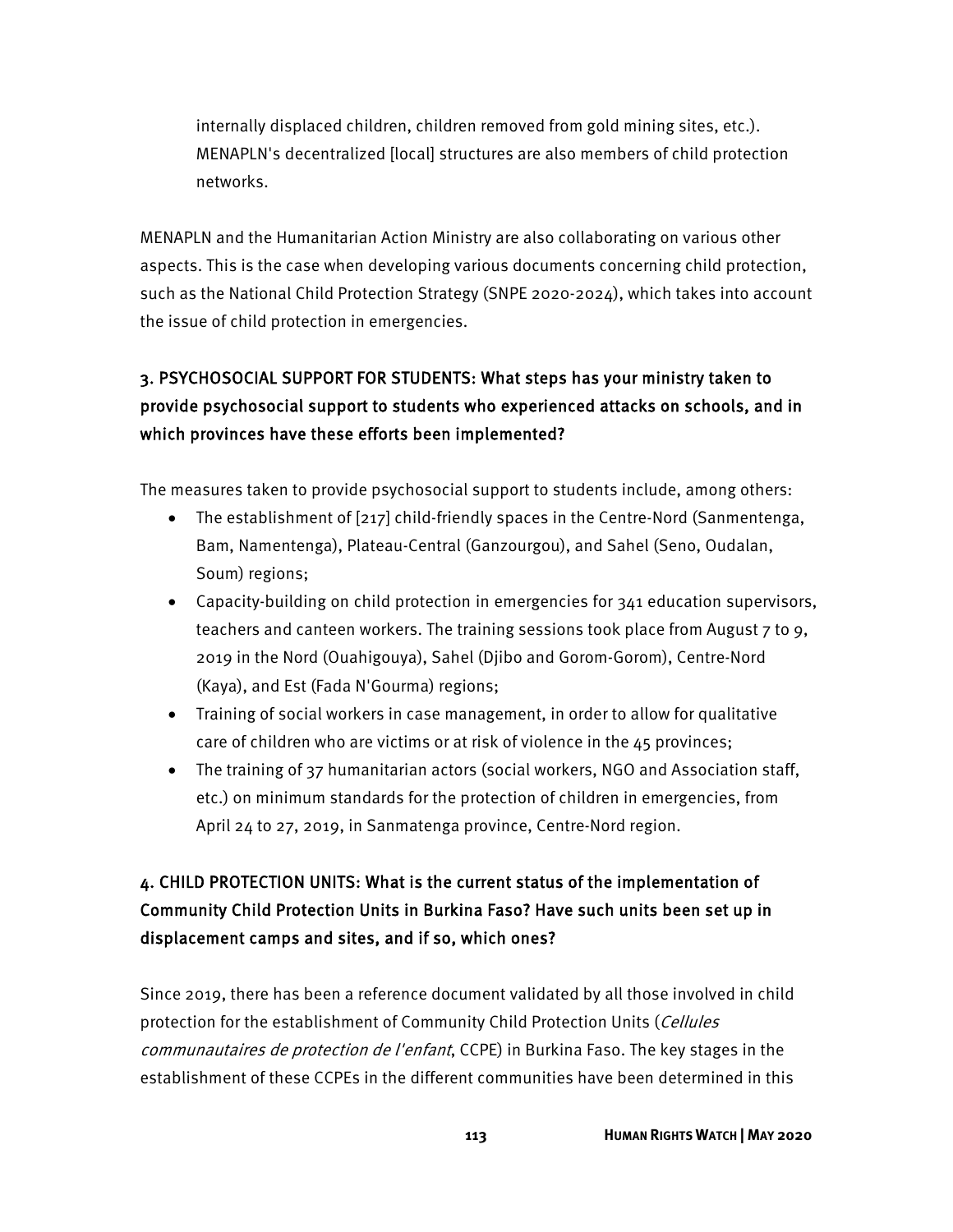reference document. The development of a minimum package (basic modules) for capacity-building of CCPE members is underway.

However, before the adoption of this document, certain NGOs had [already] set up community child protection mechanisms, which should be restructured in accordance with the reference document. Those are :

- Terre des Hommes Lausanne (TdH/L) in the Nord and Boucle du Mouhoun regions;
- Plan International Burkina in the Sud-Ouest region;
- SOS Villages d'Enfants (VESOS) in the Hauts-Bassins region;
- Children Believe in the Est and Plateau-Central regions.

Nevertheless, community actors are organized at the various [displacement] sites (Barsalogho, Foube, ...) and support social workers in child protection. Also, community [activists] are engaged in educational and awareness-raising activities within child-friendly spaces.

### 5. INTERNATIONAL SUPPORT: How can the international community best support your efforts to protect children and students impacted by attacks on schools and school closures?

International community support could be provided via:

- Establishment of emergency educational programs;
- Establishment of mobile school infrastructure (school tents);
- Provision of school supplies and teaching materials;
- Ensuring the safety of [school] premises, teaching staff, and students;
- Establishment of school canteens;
- Establishment of supply reserves (food and non-food) for parents of these children and students;
- Intensive advocacy in favor of substantial funding for the optimal functioning of child protection networks, as well as the deployment throughout the national territory of municipal [commune-level] networks and community units for child protection;
- Budget support for the establishment and operation of municipal social services in the 351 municipalities [communes] in the country;